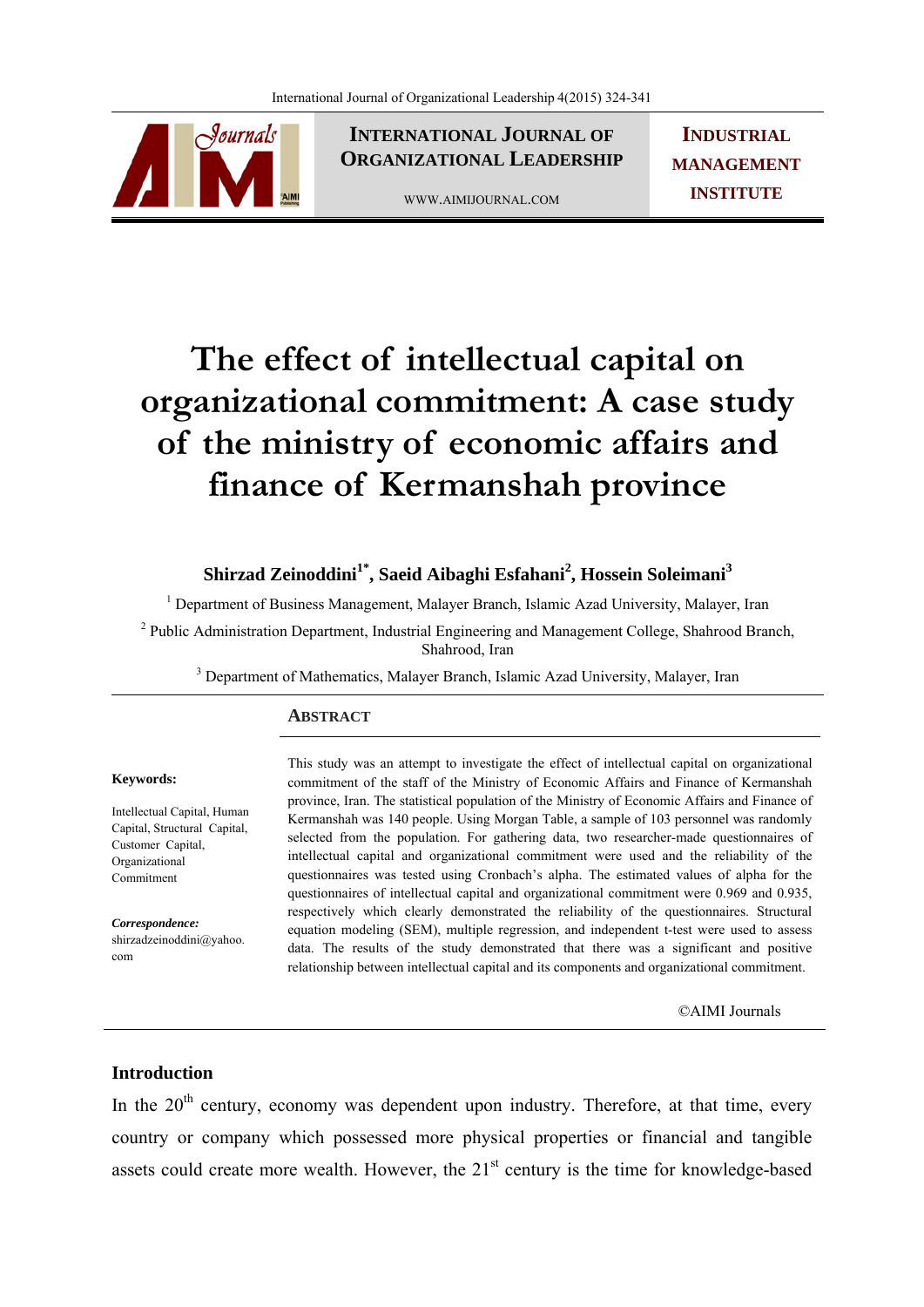economy. Stewart (1997) considers human capital as the most important property of every organization. Therefore, organizations which have higher levels of intellectual and human capital are expected to have better financial performance. Intellectual capital is far beyond physical and tangible assets. Nowadays, intellectual capital because of knowledge and information producing and wealth creating in knowledge-based economy has an important role in generating gross value added (GVA) and gross domestic product (GDP).

 As a result, even at the level of economic agents, the financial performance of companies can be influenced by intellectual and human capital (Zahedi & Lotfizade, 2011). On the other hand, Bontis (1999) states that traditional thinking in economy which was based on measuring resources and tangible financial assets has been replaced by value creation based on intangible assets in the modern world. In the mid-twentieth century, financial economists tried to attract the companies' attention to a new approach in business. This approach was based on the idea that every organization has unique and distinct capabilities, advantages, and intangible resources which is the main source of value and wealth creation. Therefore, it is necessary to identify and measure all organizational resources and capabilities, and offbalance sheet (OBS) assets. Intellectual capital consists of all the assets which are not mentioned in the company's balance sheet, and it also involves some intangible assets such as the trademark of inventions, competitive advantage of human and structural capital, and environmental relationship which are not mentioned in financial forms through accounting methods. As a result, the growth of intangible assets guarantees competition power and sustainable development (Bontis, 1999).

# **Statement of the Problem**

Recently many organizations in Iran have declined and a great number of their customers have been lost. Through investigations for finding the reasons for the problems in organizational capital, there have been found some reasons such as weakness of individual perspectives and beliefs, lack of competitive skills to deal with the existing issues, and the problems related to the competence of the personnel for taking job categories and levels correctly. All these reasons are subcategories of human capital which is itself a subcategory of intellectual capital. Another problem encountered by the researchers is the lack of commitment and irresponsibility of some staff. Lack of commitment to the organization has caused problems such as the increase of distrust and the development of challenging environment in the organization and, in consequence, has resulted in prejudice and opposition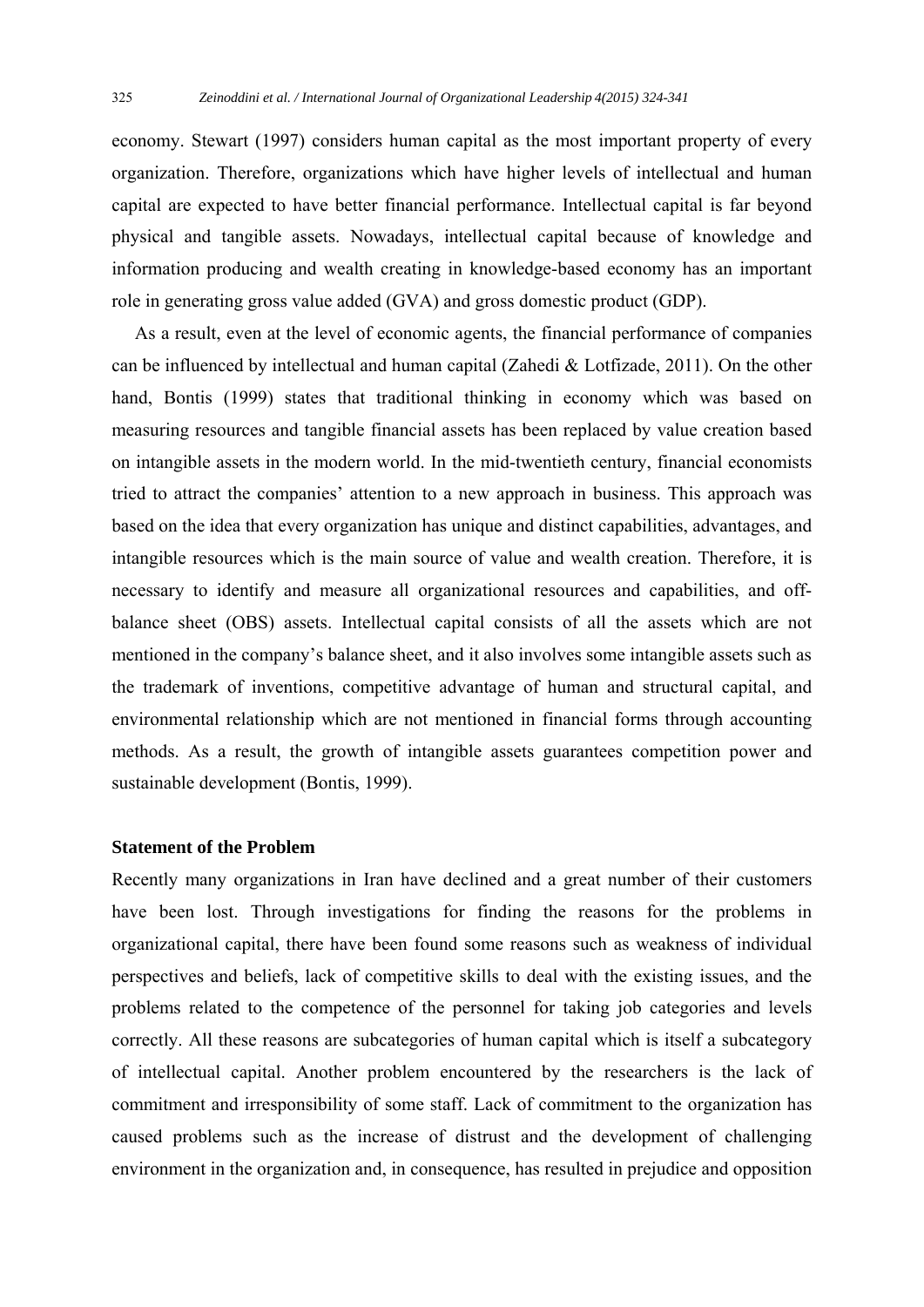with abnormal social reactions. The increase of aggression and disrespect between colleagues, and also the increase of customers' complaints about the irresponsibility of the staff demonstrate low levels of organizational commitment which, in the case of lack of efficient management and guidance, can cause irresponsibility in the staff, repetition of misbehavior, development of customer abuse, and increase of dissatisfaction in customers. Therefore, the main purpose of this research was to investigate if there was any relationship between the components of intellectual capital and organizational commitment of employees.

#### **Significance of the Study**

Investigating this issue in organizations such as Ministry of Economic Affairs and Finance of Kermanshah is of great importance because organizations not only need to recognize, measure, and manage their intangible assets, they also need to promote and improve their intangible assets (e.g., intellectual capital) consistently. Edvinsson and Malone (1997) believe that organizations which are not able to consistently develop and promote their intellectual capital would exchange their survival to the danger of losing customers and decline.

 On the other hand, organizational commitment is a kind of mental and emotional bond which causes the person to consider the organization and its components as a part of him/herself, has identification with the organization, be aligned with the objectives and values of the organization, and consider the organizational objectives as one's own objectives and try to accomplish them. Therefore, this study was significant from another point of view and it was the fact that employees who have higher levels of organizational commitment, in addition to tendency to do their duties completely and efficiently, would have identification with the organization and would be proud of their collaboration (Taghizade Beirami, 2011).

# **Intellectual Capital**

Because of the importance of the issue, many definitions have been presented for intellectual capital by different researchers. Bontis (1996) states that intellectual capital is a volatile and elusive phenomenon, but as soon as it is discovered and put to use, it can enable the organization to compete with a new source in environment. Dierickx and Cool (1989) believed that intellectual capital is a flow of knowledge in a firm. G. Roos and J. Roos (1997) explain that "Intellectual capital is the sum of the 'hidden' assets of the company not fully captured on the balance sheet, and thus includes both what is in the heads of organizational members, and what is left in the company when they leave" (p. 421). They also express that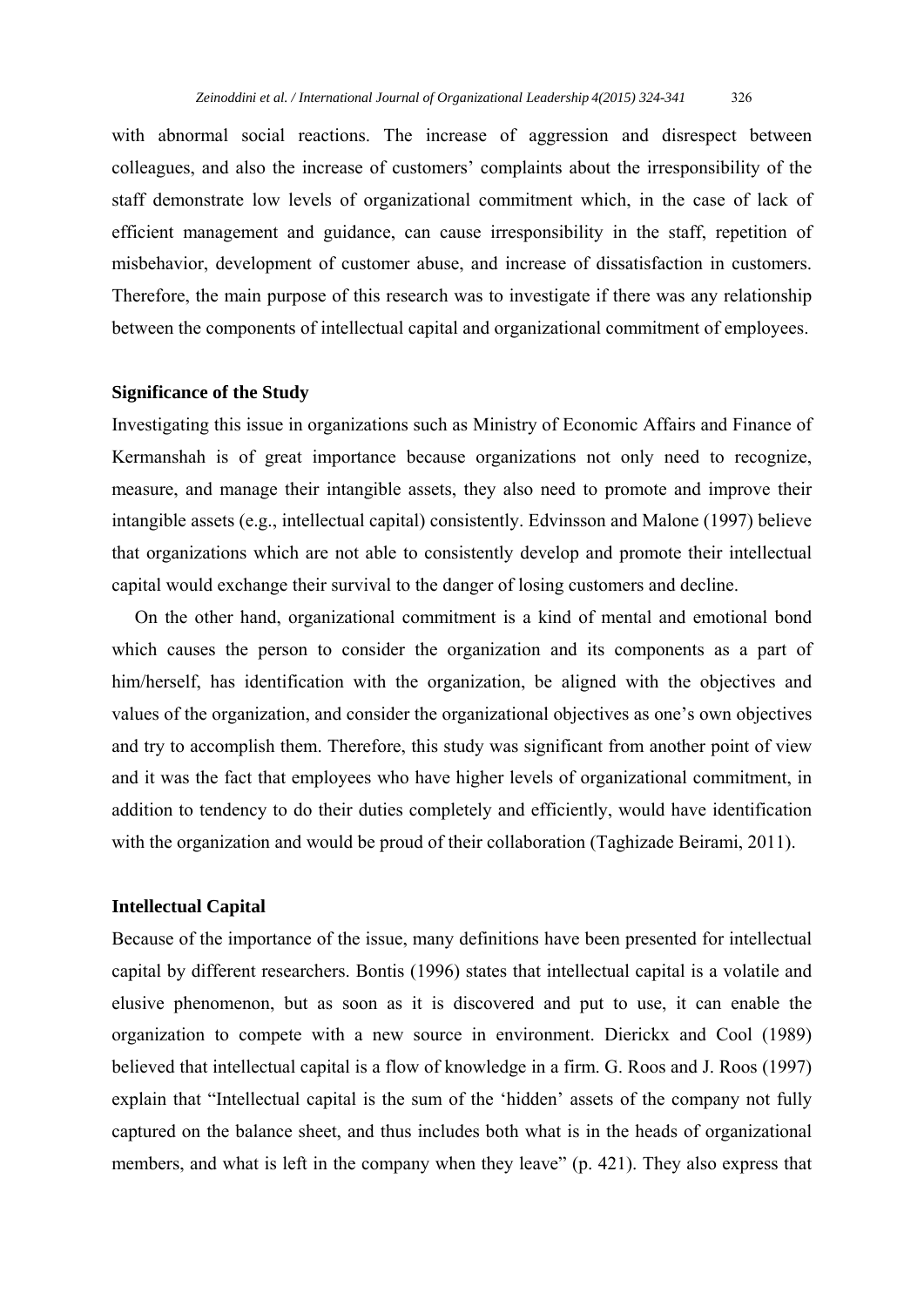"Intellectual capital is the most important source for sustainable competitive advantages in companies" (p. 421). G. Roos, J. Roos, Edvinsson, and Dragonetti (1997) believed that intellectual capital consists of the sum of the organization members' knowledge and it involves application of this knowledge. Seetharaman, Sooria, and Saravanan (2002) define intellectual capital as the difference between market value of an organization and the cost of replacing its assets. Stewart (1997) believes that intellectual capital is the intellectual material (i.e., knowledge, information, intellectual property, and experience) that has been formalized, captured, and leveraged to create wealth by producing assets which have higher values. Mouritsen, Johansen, Larsen, and Bukh (2001) describe intellectual capital as a widespread organizational knowledge which is specific to every company and allows the company to constantly adapt itself to the changing circumstances. Bontis (1998) argues that "intellectual capital is the pursuit of effective use of knowledge (finished product) as opposed to information (raw material)" (p. 67). Edvinsson and Malone (1997) consider intellectual capital as an applicable knowledge for creating value for a company. Bontis (1997) states that intellectual capital consists of all the processes and properties that are not normally and traditionally mentioned in the company's balance sheet, and it also involves all the intangible assets (e.g., trademarks, brands, and copyright) which are not considered by the modern accounting methods.

### **Main Components of Intellectual Capital**

Intellectual capital as one of the crucially effective factors in economy consists of three main components, namely human capital, structural capital, and customer capital. Human capital which is the first important component of intellectual capital is a storehouse of organizational knowledge which appears in the staff's behavior (Madhoushi & Asgharnejad, 2010). According to Roos et al. (1997), the intellectual capital created by colleagues consists of their competence, attitude, and intellectual agility. Competence includes skills and education, and attitude covers the behavioral dimensions of the employee's work (Bontis, Chua Chong, & Richardson, 2000). Therefore, intelligent employees have the necessary abilities to present efficient procedures for decreasing problems and improving administrative procedures (Bontis et al., 2000). However, although the employees are considered as the most valuable capital of organizations, they cannot be considered as its property forever (Madhoushi  $\&$ Asgharnejad, 2010).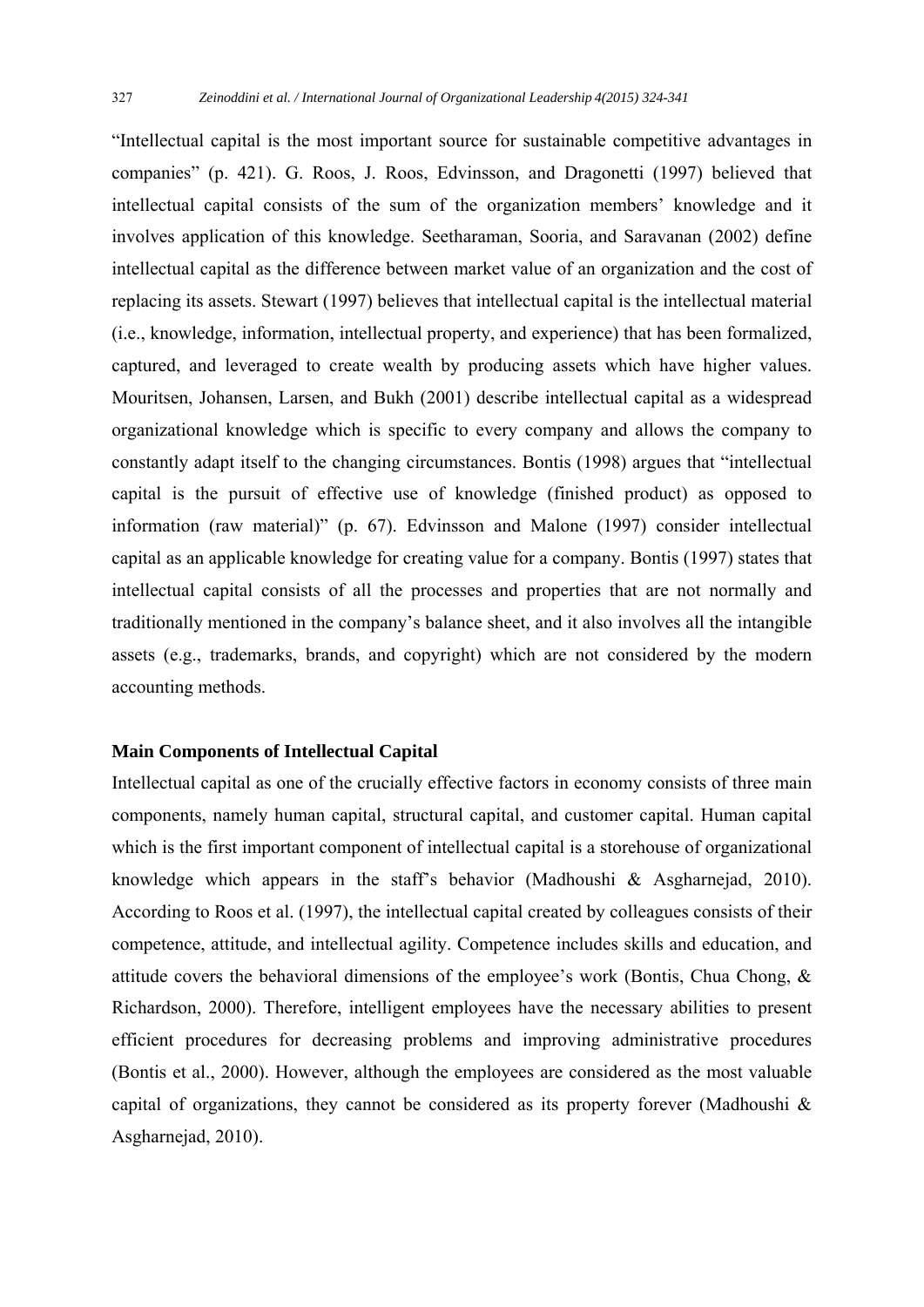Structural capital is the second component of intellectual capital. Khalique, Shaari, Abdul, and Isa (2011) stated that "structural capital of organizations represents all the non-human storehouses of knowledge" (p. 344). According to Edvinsson and Malone (1997), structural capital consists of the software, hardware, databases, organizational structure, patent, trademarks, and all other organizational capabilities which cause the staff to do their work better and faster. Bontis (1999) defined structural capital as strategies, routines, policies, and all the capabilities which make the organization value something more than its mere physical value. Roos et al. (1997) pointed out that structural capital is what remains in the company when employees are backing home for the night. Bontis (1998) argued that if an organization has poor structural capital, it will be difficult for the organization to reach the full utilization of overall intellectual capital.

 Finally, the third component of intellectual capital is called customer capital. Zahedi and Lotfizade (2011) claimed that customer capital consists of the present value and the future potential value of the company's relationships with the customers. Therefore, customer capital is based on the knowledge embedded in the marketing channels and customer relationships that an organization develops through the course of conducting business (Bontis et al., 2000). As a consequence, this capital involves trademarks, market shares, customer information and relationship with customers, branches available to the customers, and commercial deals (Zahedi & Lotfizade, 2011)

# **Organizational Commitment**

Bontis (1999) states that organizational commitment is a sort of organizational attachment, bond, and dependence in all people who work and live in a human organization. Therefore, this factor as a dependent variable is influenced by a great number of independent variables. Organizational commitment is also considered as a kind of mental and emotional bond which causes the person to consider the organization and its components as a part of him/herself, have identification with the organization, be aligned with its objectives and values, and consider them as one's own objectives and try to achieve them.

 In fact, the above mentioned definition is the outcome of different definitions of organizational commitment and attachment, and is more general than them. It is believed that a person who has a higher level of organizational commitment, in addition to tendency to continue his/her membership in the organization (officially and emotionally), would have identification with the organization and would be proud of his\her collaboration (Edvinsson,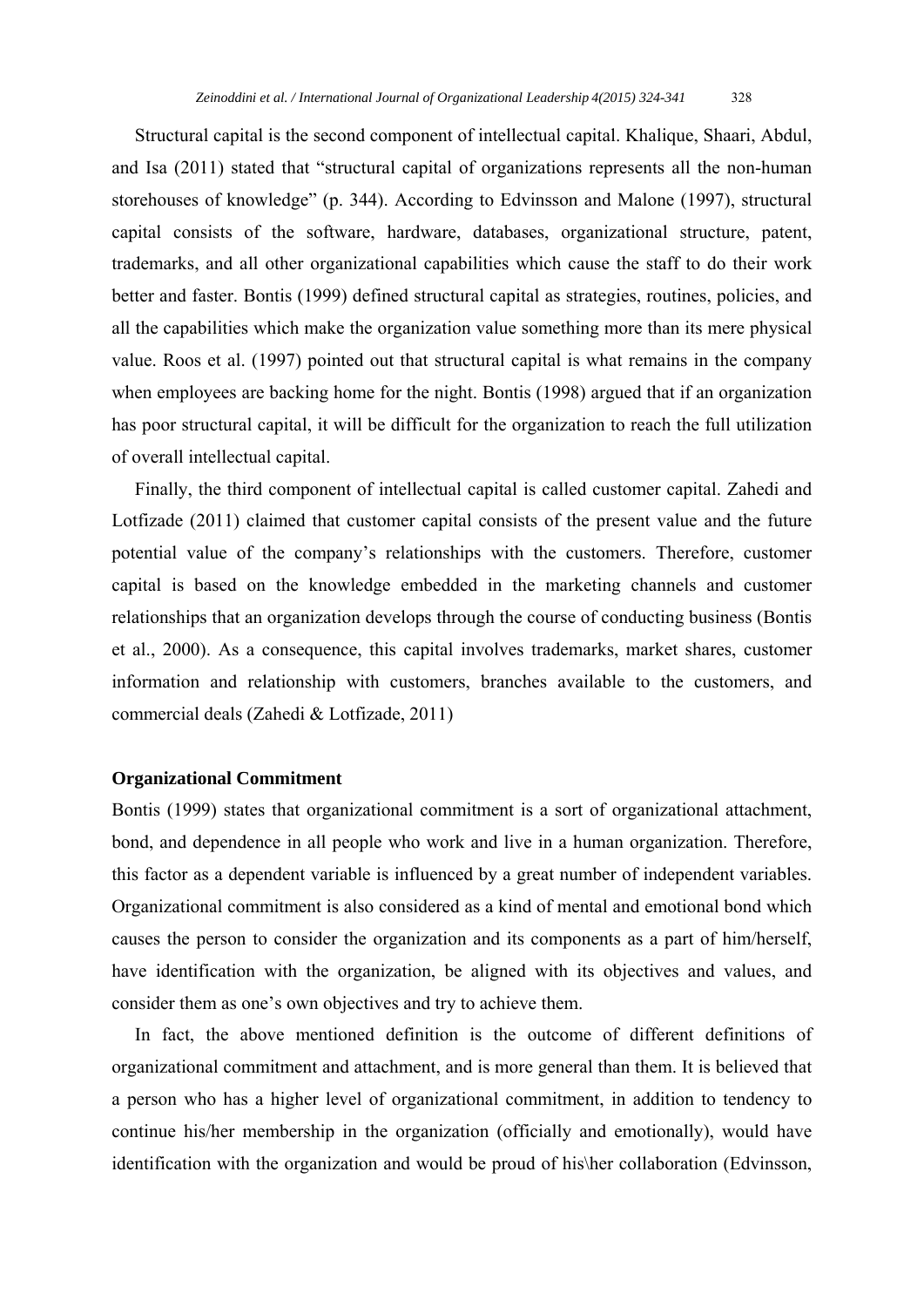1997). In addition, such a person may defend the strategies and policies of the organization as much as possible, and regarding the control locus, such a person would take advantage of internal control locus (Edvinsson, 1997). However, commitment depends on the people's attitudes and interests; therefore, it is a relative phenomenon and may be different from one person to another (Edvinsson, 1997).

# **Conceptual Models**

A number of conceptual models have been presented for intellectual capital and organizational commitment. One of the most popular models for intellectual capital is the one presented by Bontis et al. (2000) which is presented in Figure 1. This model demonstrates three main components of intellectual capital.



*Figure 1.* Components of intellectual capital (Adapted from Bontis et al., 2000)

 Figure 2 the model for organizational commitment is presented by Taghizade Beirami (2011). This model consists of all the factors which are considered important in organizational commitment.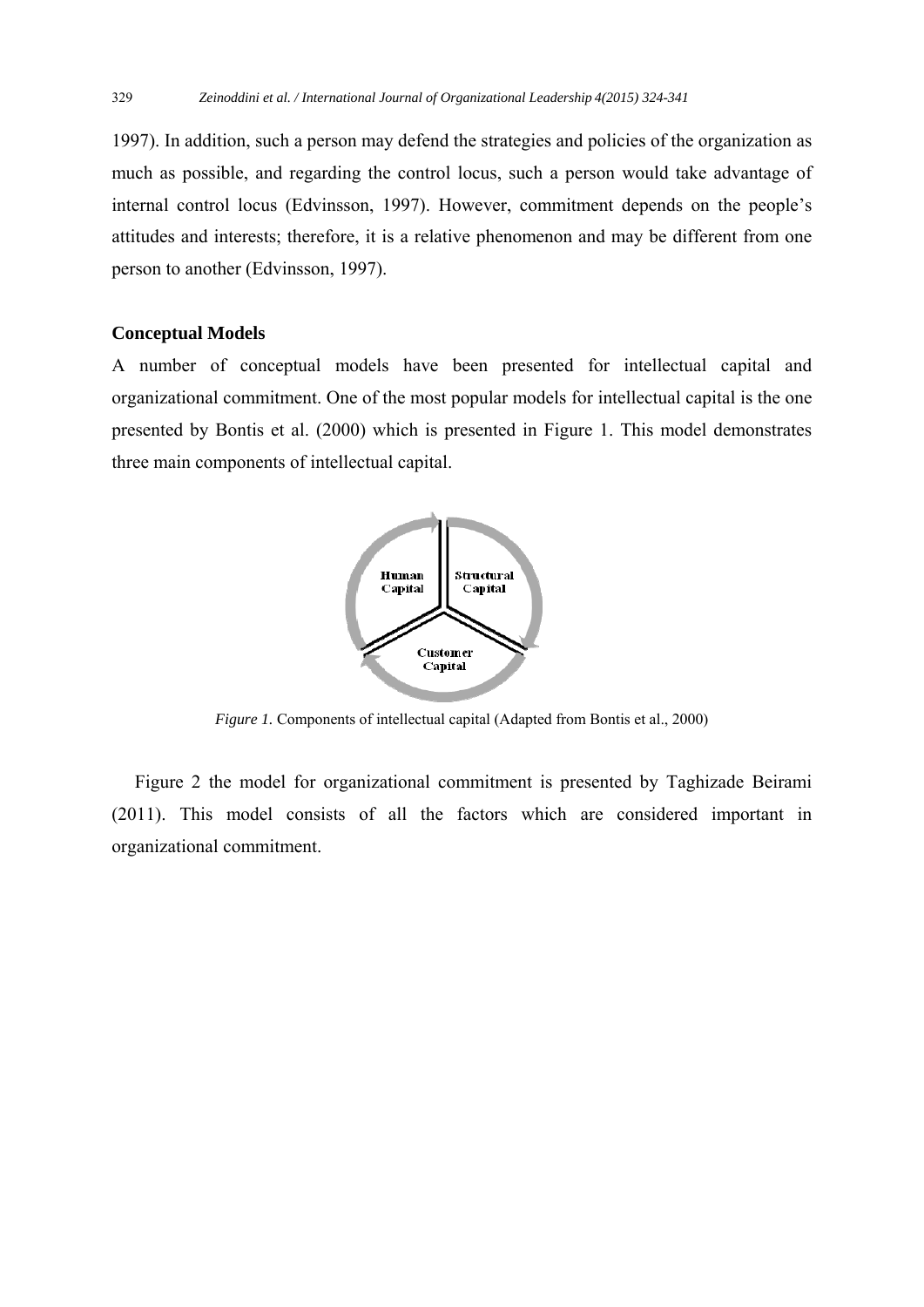

*Figure 2.* Organizational commitment model (Adapted from Taghizade Beirami, 2011)

# **The Purpose of Study**

The main purpose of the present study was to investigate the effect of intellectual capital on organizational commitment of the staff of the Ministry of Economic Affairs and Finance of Kermanshah province, Iran. However, the secondary purposes of the study were assessing the amount and patterns of organizational commitment among the staff of this organization, evaluating the status and patterns of intellectual capital among the staff, determining the effect of human capital on organizational commitment of the staff, identifying the amount of the effect of structural capital on organizational commitment of the staff, and establishing the amount of the effect of customer capital on organizational commitment of the staff of the Ministry of Economic Affairs and Finance of Kermanshah province, Iran.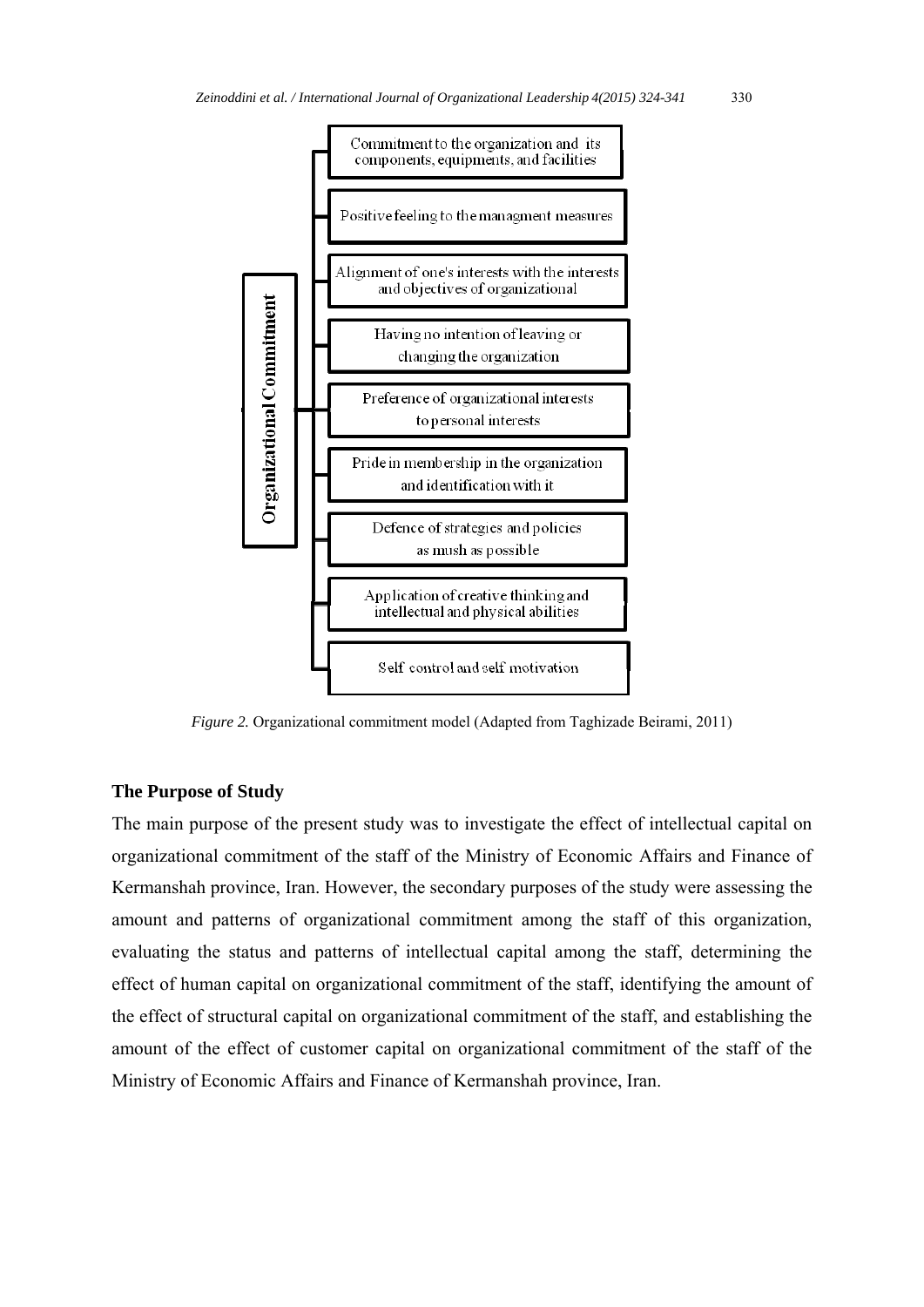# **Research Hypotheses**

This study was an attempt to test some primary and secondary research hypotheses. The primary hypothesis claimed that there was a positive and significant relationship between the intellectual capital and organizational commitment of the staff of the Ministry of Economic Affairs and Finance of Kermanshah province, Iran. On the other hand, this study tried to test three secondary hypotheses. The first secondary hypothesis stated that there was a positive and significant relationship between the human capital and organizational commitment of the staff of the Ministry of Economic Affairs and Finance of Kermanshah province, Iran. The second one claimed that there was a positive and significant relationship between the structural capital and organizational commitment of the staff of the Ministry of Economic Affairs and Finance of Kermanshah province, Iran. Finally, the last one asserted that there was a positive and significant relationship between the customer capital and organizational commitment of the staff of the Ministry of Economic Affairs and Finance of Kermanshah province, Iran.

# **Method**

The present study was considered as a descriptive correlational research which used SEM for data analysis. Library and field research were used for gathering data. In this study, the current conditions and relationships are described and analyzed, the investigations are done in real organizations by real people, and the variables are not manipulated and they are evaluated in their natural conditions. Therefore, all these factors were the advantages of using this type of research in this organizational study. The reliability of questionnaires was estimated by using Cronbach's alpha.

 Statistical population of the study was 140 employees of the Ministry of Economic Affairs and Finance of Kermanshah. Using Morgan Table, a sample of 103 employees was randomly selected from the population. Out of 103 staff, 68.9 per cent of them were male and 31.1 per cent were female. Considering the age range of the personnel, 9.7 per cent of them were 20 to 29 years of age, 43.7 per cent were between 30 to 39 years old, 35 per cent were 40 to 49 years of age, and 11.7 per cent were 50 or more years old. Regarding the educational status of the staff, 4.9 per cent of them were under diploma, 9.7 per cent had diploma, 7.8 per cent had upper-diploma degree, 58.3 per cent were of bachelor's degree, and 19.4 per cent had master's degree. Considering job status of the staff, 82.5 per cent of them were hired on permanent basis and were considered official employees of the organization, 2.9 per cent of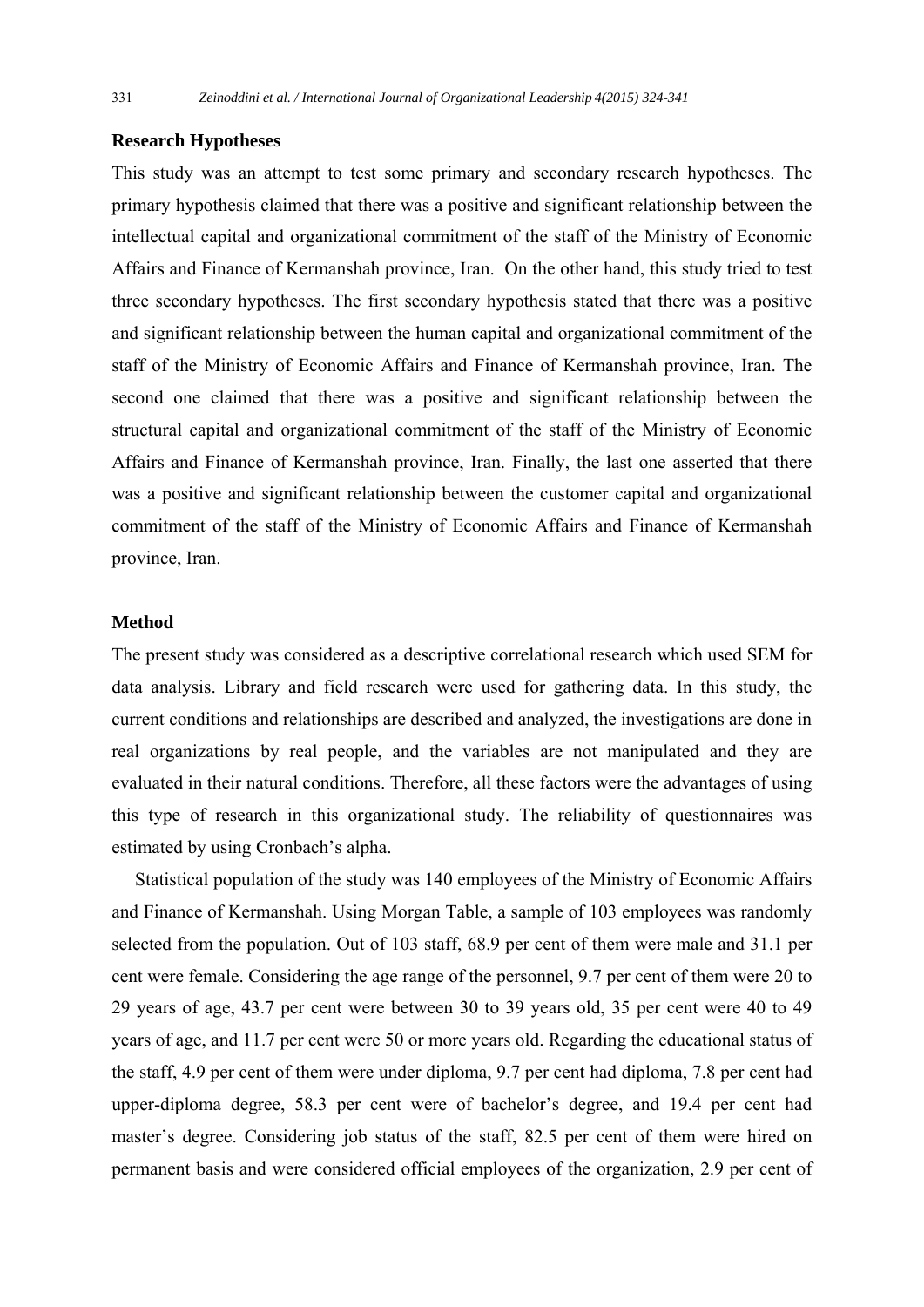them were contractual employees, and 14.6 per cent were employed based on compromise agreement. Regarding the field of study, the graduates from accounting, management, economy, and other fields of study comprised 48.5 per cent, 27.2 per cent, 9.7 per cent, and 14.6 per cent of the employees, respectively. In addition, about work experience of the staff, it should be mentioned that 6.8 per cent of the staff had less than 3 years of experience, 7.8 per cent of them had an experience of 3 to 5 years, 31.1 per cent of them had been working for 5 to 10 years, and 54.4 per cent had work experience of more than 10 years. At the present study, two methods of library research and field research were used for gathering data. The library research consisted of studying the books, articles, and journals related to the subject of study and investigating Iranian and foreign scientific websites. The field research involved in creating questionnaires for assessing the variables of the study and distributing them among the staff of the organization under study to collect data.

The instrument for assessing the independent variable of intellectual capital was a researcher-made questionnaire composed of 35 items which involved the questions related to intellectual capital. It should be mentioned that the questionnaire was developed according to 5-point Likert scales including strongly agree, agree, undecided, disagree, and strongly disagree).

#### **Results**

Table 1 presents some information about intellectual capital questionnaire including the number of questions and related questions.

Table 1

| Interfectual Captuli Questionnaire |                          |                     |
|------------------------------------|--------------------------|---------------------|
| Intellectual Capital               | <b>Related Ouestions</b> | Number of Questions |
| Human Capital                      | 1-13                     |                     |
| Structural Capital                 | 14-27                    |                     |
| Customer Capital                   | 28-35                    |                     |
| All                                | $1 - 35$                 |                     |

*Intellectual Capital Questionnaire* 

 However, the instrument for assessing the dependent variable of organizational commitment of the employees was a researcher-made questionnaire composed of 10 items which were developed according to 5-point Likert scale, namely strongly agree, agree, undecided, disagree, and strongly disagree. Table 2 demonstrates the information about the organizational commitment questionnaire.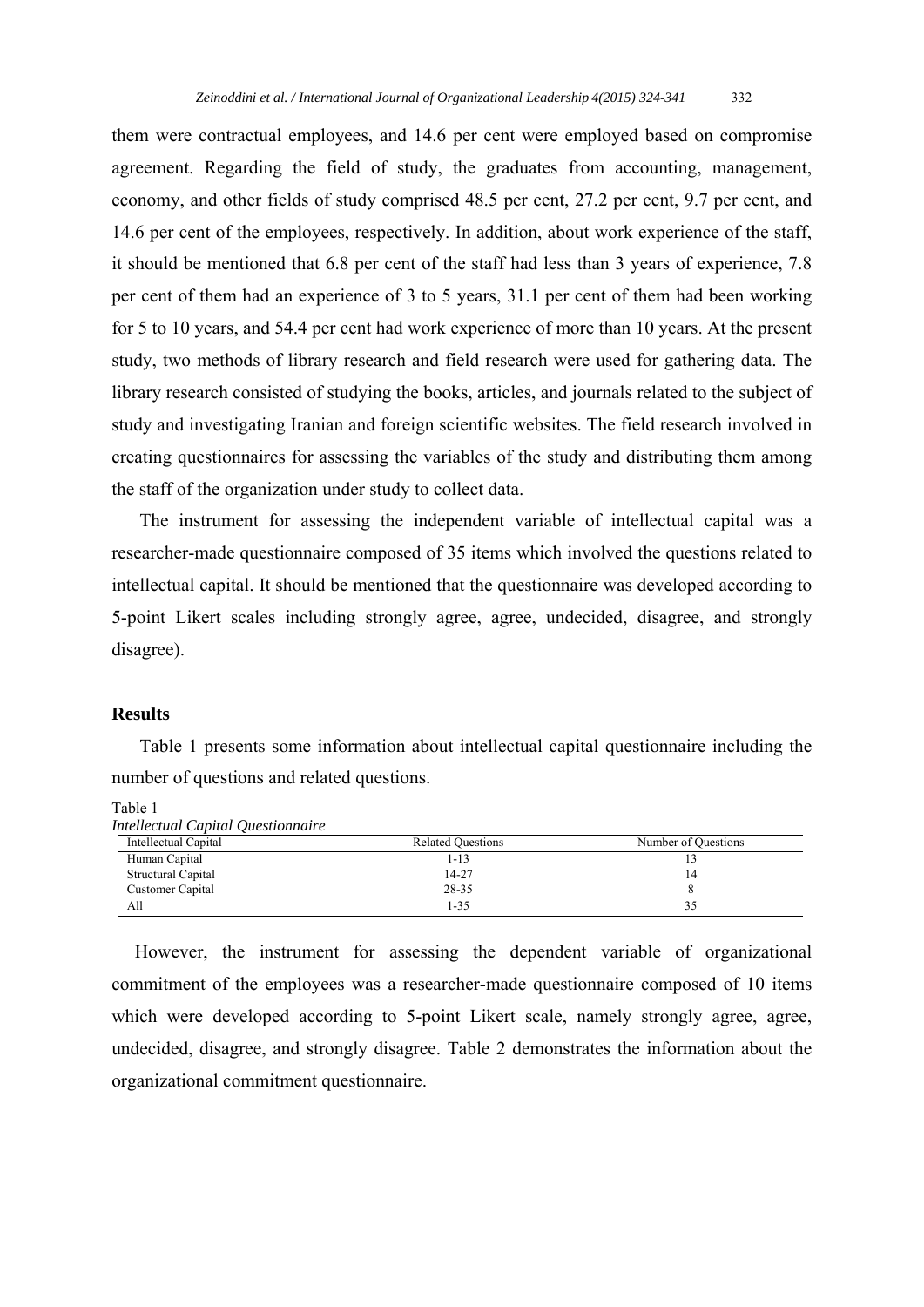| <i><b>Organizational Commitment Questionnaire</b></i> |                          |                     |
|-------------------------------------------------------|--------------------------|---------------------|
| Organizational Commitment                             | <b>Related Ouestions</b> | Number of Ouestions |
| Commitment to Organizational Set up                   | -4                       |                     |
| Commitment to Policies                                |                          |                     |
| Commitment to Management Measures                     | $8 - 10$                 |                     |
| All                                                   | l-10                     |                     |

Table 2 *Organizational Commitment Questionnaire* 

 The questionnaires were tested regarding their validity and reliability. In order to assess the factorial validity of the questionnaires, the opinion of the experts and university professors was asked and the factor loadings of the variables were assessed. Tables 3, 4, and 5 illustrate the standard coefficient (factor loading), variance, and statistical significance of the questions related to each variable of the intellectual capital questionnaire. Analyzing the data demonstrated that the factor loading of all questions had the necessary significance (i.e.,  $\alpha$  > 1.96) to assess the related variables.

Table 3 *Factor Loadings for the Variable of Human Capital* 

| $\sim$ $\sim$<br>Variable | Number of Questions | <b>Standard Coefficient</b><br>(Factor Loading) | $S^2$ | Sig. |
|---------------------------|---------------------|-------------------------------------------------|-------|------|
|                           |                     | 0.68                                            | 0.46  | 7.70 |
|                           |                     | 0.73                                            | 0.53  | 8.36 |
|                           | 3                   | 0.78                                            | 0.60  | 9.20 |
|                           | 4                   | 0.79                                            | 0.62  | 9.40 |
| Human Capital             | 5                   | 0.75                                            | 0.56  | 8.81 |
|                           | 6                   | 0.74                                            | 0.54  | 8.64 |
|                           |                     | 0.76                                            | 0.57  | 8.90 |
|                           | 8                   | 0.68                                            | 0.46  | 7.69 |
|                           | 9                   | 0.75                                            | 0.56  | 8.72 |
|                           | 10                  | 0.72                                            | 0.51  | 8.24 |
|                           | 11                  | 0.54                                            | 0.29  | 5.73 |
|                           | 12                  | 0.67                                            | 0.44  | 7.53 |
|                           | 13                  | 0.61                                            | 0.37  | 5.71 |

 Table 3 shows the statistics for the variable of human capital in the intellectual capital questionnaire. The calculated variance of the factors demonstrated the relative significance of every factor for assessing the human capital. As it is illustrated in the Table 3, question number 4 with statistical significance of 9.40 was a more significant criterion for assessing human capital, compared to the other questions.

 Table 4 illustrates factor loadings for the variables of structural capital. It showed that the significance of question 25 for evaluating structural capital was 9.67.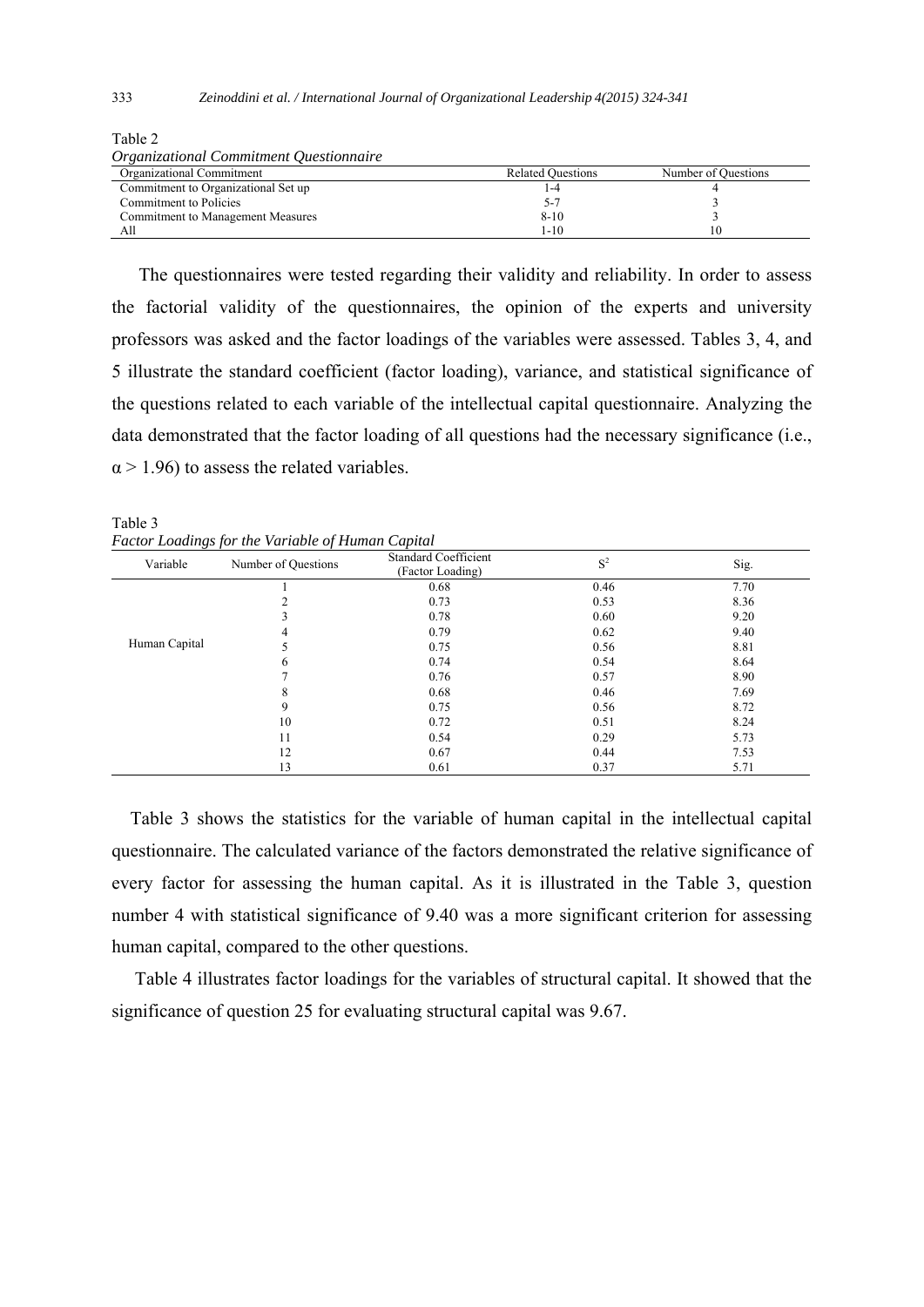| Variable                                                           | Number of Questions | <b>Standard Coefficient</b><br>(Factor Loading) | $S^2$ | Sig. |
|--------------------------------------------------------------------|---------------------|-------------------------------------------------|-------|------|
| 14<br>15<br>16<br>17<br>18<br>19<br>Structural Capital<br>20<br>21 |                     | 0.75                                            | 0.56  | 8.75 |
|                                                                    |                     | 0.70                                            | 0.49  | 7.93 |
|                                                                    |                     | 0.73                                            | 0.53  | 8.41 |
|                                                                    |                     | 0.76                                            | 0.57  | 8.90 |
|                                                                    |                     | 0.74                                            | 0.54  | 8.59 |
|                                                                    |                     | 0.72                                            | 0.51  | 8.37 |
|                                                                    |                     | 0.66                                            | 0.43  | 7.36 |
|                                                                    |                     | 0.74                                            | 0.54  | 8.63 |
|                                                                    | 22                  | 0.79                                            | 0.62  | 9.40 |
| 23<br>24<br>25<br>26                                               |                     | 0.70                                            | 0.49  | 7.93 |
|                                                                    |                     | 0.77                                            | 0.59  | 9.20 |
|                                                                    |                     | 0.80                                            | 0.64  | 9.67 |
|                                                                    |                     | 0.78                                            | 0.60  | 9.38 |
|                                                                    | 27                  | 0.76                                            | 0.57  | 8.88 |

Table 4 *Factor Loadings for the Variable of Structural Capital* 

 Finally, the factor loadings and the statistical significance for the variable of customer capital is presented in Table 5. The results of analysis showed that question 30 with statistical significance of 10.17 was a more significant question for assessing customer capital.

Table 5 *Factor Loadings for the Variable of Customer Capital* 

| Variable         | Number of Questions | <b>Standard Coefficient</b><br>(Factor Loading) | $S^2$ | Sig.  |
|------------------|---------------------|-------------------------------------------------|-------|-------|
| Customer Capital | 28                  | 0.77                                            | 0.59  | 9.05  |
|                  | 29                  | 0.78                                            | 0.60  | 9.34  |
|                  | 30                  | 0.83                                            | 0.68  | 10.17 |
|                  | 31                  | 0.86                                            | 0.73  | 10.01 |
|                  | 32                  | 0.84                                            | 0.70  | 10.04 |
|                  | 33                  | 0.80                                            | 0.64  | 9.69  |
|                  | 34                  | 0.70                                            | 0.49  | 8.12  |
|                  | 35                  | 0.66                                            | 0.43  | 7.34  |

 After considering data related to the components of intellectual capital, the data about the components of organizational commitment, including commitment to organizational set up, commitment to policies, and commitment to management measures is dealt with. Table 6 shows the data about commitment to organizational set up. It is clearly noticeable from Table 6 that question 1 with statistical significance of 9.77 was a better criterion for assessing commitment to organizational set up.

Table 6

*Factor Loadings for the Variable of Commitment to Organizational Set up* 

| $\mathbf{v}$   |                     |                                                 |      |      |
|----------------|---------------------|-------------------------------------------------|------|------|
| Variable       | Number of Questions | <b>Standard Coefficient</b><br>(Factor Loading) |      | Sig. |
|                |                     | 0.82                                            | 0.67 | 9.77 |
| Commitment to  |                     | 0.78                                            | 0.60 | 9.11 |
| Organizational |                     | 0.82                                            | 0.67 | 9.73 |
| Set up         |                     | 0.80                                            | 0.64 | 9.40 |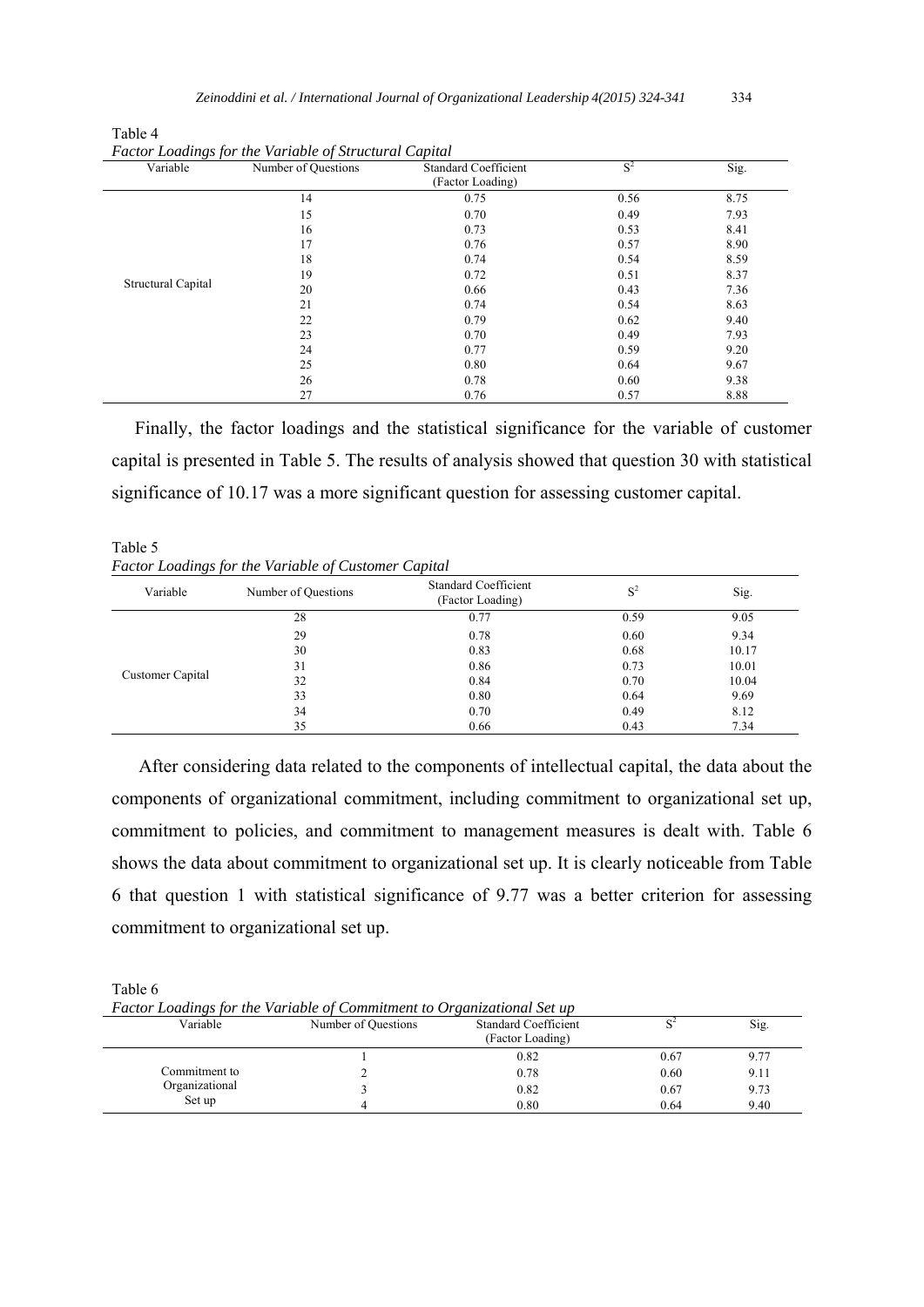Next, the data about commitment to policies was analyzed. Table 7 illustrates the data related to this variable. The results demonstrated that question 6 with statistical significance of 12.34 was more significant than the other questions for evaluating commitment to policies.

| Table 7     |                                                                   |                             |      |       |
|-------------|-------------------------------------------------------------------|-----------------------------|------|-------|
|             | <b>Factor Loadings for the Variable of Commitment to Policies</b> |                             |      |       |
| Variable    | Number of Questions                                               | <b>Standard Coefficient</b> |      | Sig.  |
|             |                                                                   | (Factor Loading)            |      |       |
| Commitment  |                                                                   | 0.85                        | 0.72 | 10.44 |
| to Policies |                                                                   | 0.94                        | 0.88 | 12.34 |
|             |                                                                   | 0.81                        | 0.65 | 9.81  |

 Finally, Table 8 gives the summary of the statistics and factor loadings of the data from commitment to management measures questionnaire. As it is clear from the table, question 9 with statistical significance of 12.70 could assess the variable better than the other questions.

Table 8 *Factor Loadings for the Variable of Commitment to Management Measures* 

| Variable                                    | Number of Questions | <b>Standard Coefficient</b><br>(Factor Loading) |      | Sig.  |
|---------------------------------------------|---------------------|-------------------------------------------------|------|-------|
| Commitment to Management<br><b>Measures</b> |                     | 0.86                                            |      | 10.56 |
|                                             |                     | 0.96                                            | 0.92 | 12.70 |
|                                             | 10                  | ለ 77                                            | 0.59 | 9.00  |

 However, apart from determining the validity of the questionnaires, the reliability of the questionnaires was also assessed. In order to achieve this purpose, 30 questionnaires were distributed among the participants and the reliability was tested using Cronbach's alpha  $(\alpha)$ reliability coefficient. The calculated values of alpha for the questionnaires of intellectual capital and organizational commitment were 0.96 and 0.93, respectively. These values of alpha were significant enough to demonstrate the reliability of the questionnaires.

 On the other hand, considering the hypotheses of the study, SEM was used for testing the primary research hypothesis, and because of the effect of multiple variables, multiple regression was used for testing the secondary hypotheses of the study. Figure 3 and 4 illustrate the diagrams of SEM and multiple regression for testing the related hypotheses.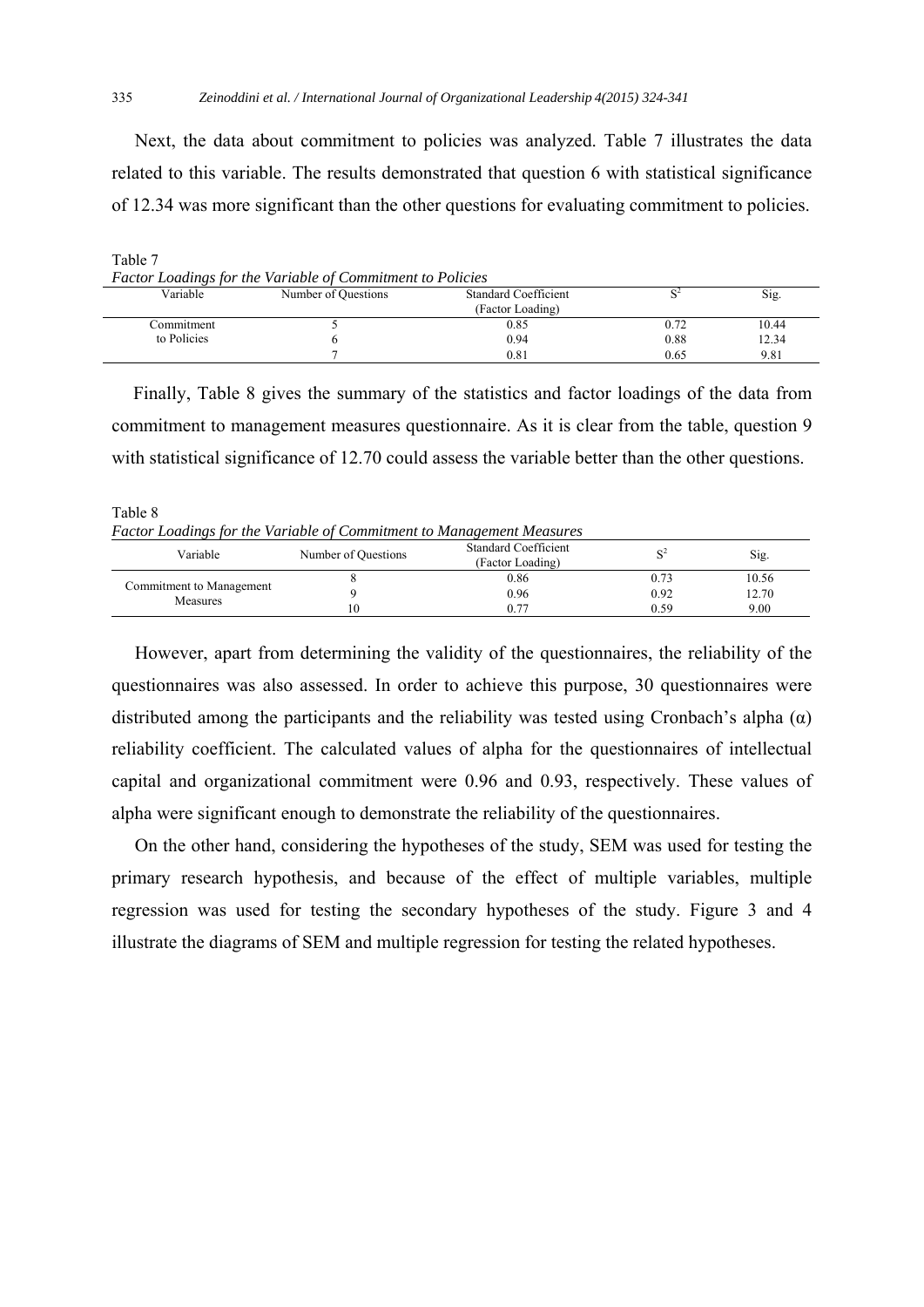

*Figure 3.* SEM for testing the primary hypothesis (standard coefficient)



*Figure 4.* Multiple regression for testing the secondary hypotheses (standard coefficient)

 Regarding the significance of the data from models, it should be mentioned that a 0.95 per cent confidence level or a 0.05 per cent significance level  $(\alpha)$  was used for testing the hypotheses. Therefore, the *p*-values bigger than  $+ 1.96$  and smaller than  $- 1.96$  were considered as significant in t-test. In other words, if  $-1.96 < p$ -value  $> +1.96$ , then the score was not significant in t-test. The calculated *p*-values of the t-test for assessing causal relationships between variables are presented in Figures 5 and 6.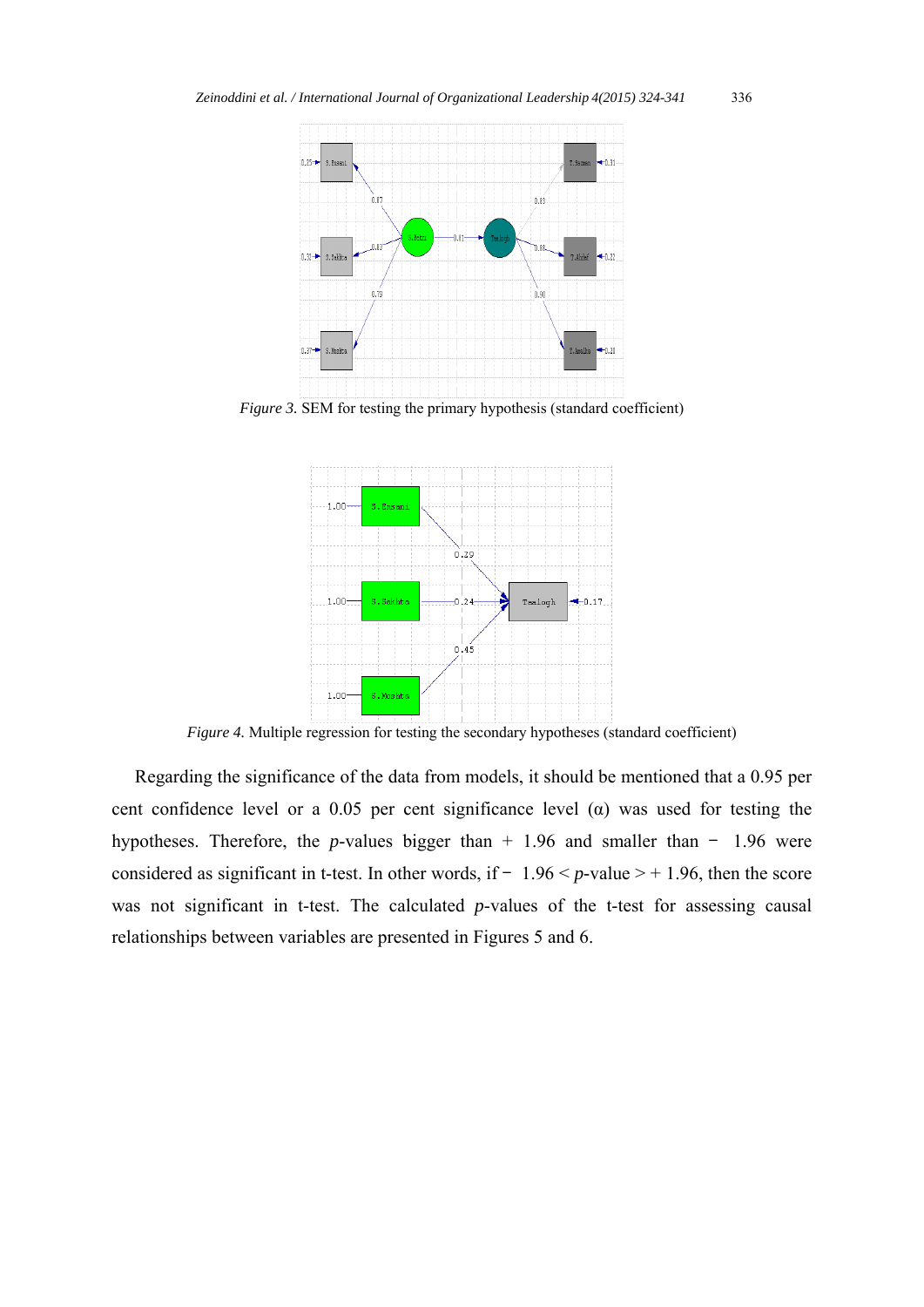

*Figure 6.* Multiple regression for testing the secondary hypotheses (*p*-value)

# **Discussion**

 The primary research hypothesis stated that there was a positive and significant relationship between the intellectual capital and organizational commitment of the staff of the Ministry of Economic Affairs and Finance of Kermanshah province, Iran. The data collected for testing this hypothesis showed that the standard coefficient and *p-*value between the two variables were 0.81 and 7.72 (i.e.,  $p > 1.96$ ), respectively. Therefore, the null hypothesis was rejected and it was concluded that intellectual capital had positive and significant effect on organizational commitment of the staff of the Ministry of Economic Affairs and Finance of Kermanshah province. Table 9 gives an illustration of the acceptance or rejection of the research hypotheses using the statistics related to the effect of independent variables on dependent variable.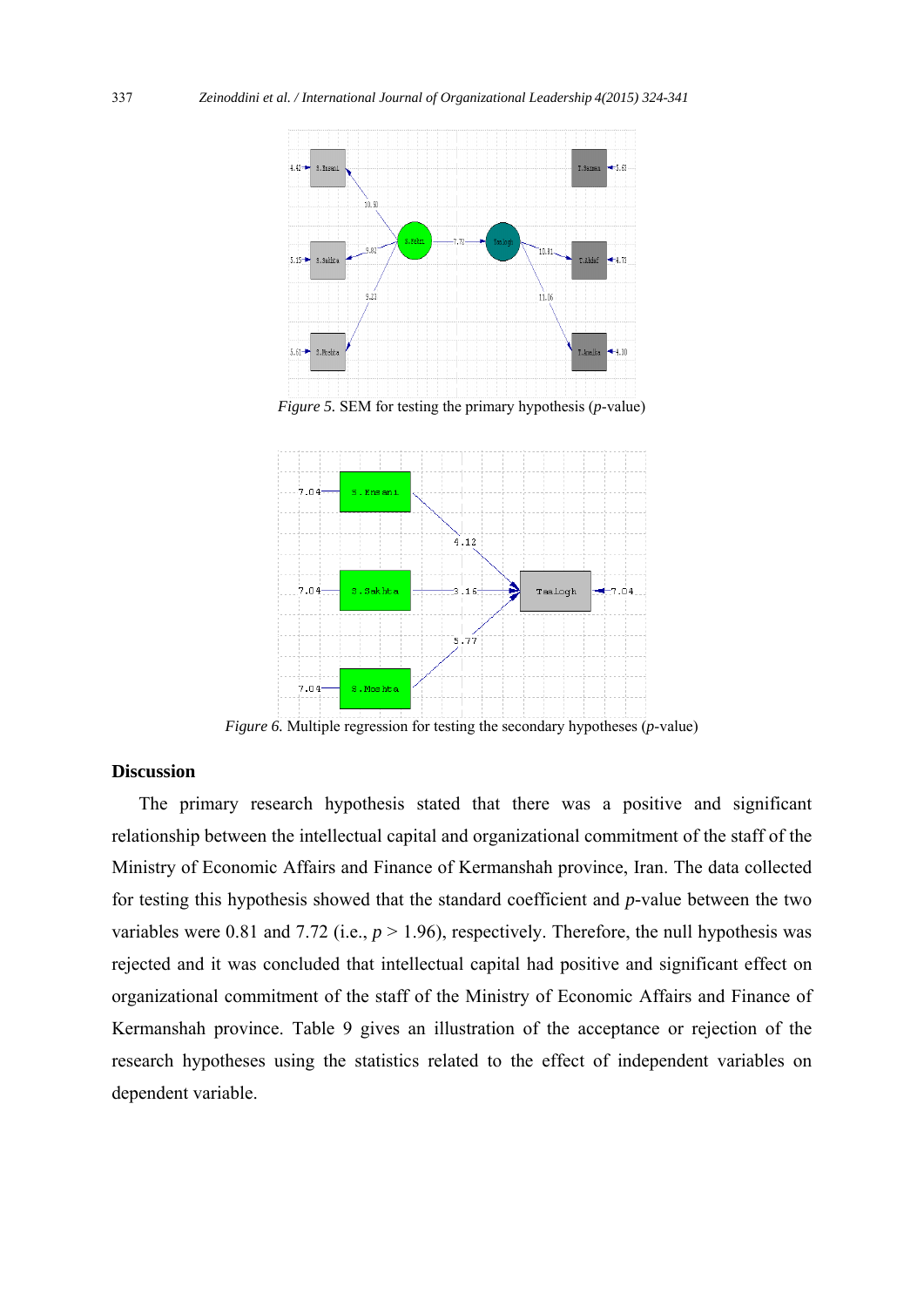| Standard Coefficient and Statistical Significance between Variables |                             |      |                         |  |  |  |
|---------------------------------------------------------------------|-----------------------------|------|-------------------------|--|--|--|
| Relationship between Variables                                      | <b>Standard Coefficient</b> | Sig. | Acceptance Rejection of |  |  |  |
|                                                                     |                             |      | <b>Hypothesis</b>       |  |  |  |
| Intellectual Capital -Organizational Commitment                     | 0.81                        | 7.72 | Acceptance              |  |  |  |
| Human Capital-Organizational Commitment                             | 0.29                        | 4.12 | Acceptance              |  |  |  |
| Structural Capital-Organizational Commitment                        | 0.24                        | 3.16 | Acceptance              |  |  |  |
| Customer Capital-Organizational Commitment                          | 0.45                        | 5.77 | Acceptance              |  |  |  |

*Standard Coefficient and Statistical Significance between Variables* 

Table 9

 On the other hand, the first secondary hypothesis said that there was a positive and significant relationship between the human capital and organizational commitment of the staff of the Ministry of Economic Affairs and Finance of Kermanshah province, Iran. After gathering and analyzing the data, it was found that the standard coefficient and *p*-value between human capital and organizational commitment were 0.29 and 4.12 (i.e.,  $p > 1.96$ ), respectively. Therefore, the null hypothesis was rejected in favor of the research hypothesis and it was concluded that there was a positive and significant relationship between human capital and organizational commitment of the staff of the Ministry of Economic Affairs and Finance of Kermanshah province.

 The second secondary hypothesis stated that there was a positive and significant relationship between the structural capital and organizational commitment of the staff of the Ministry of Economic Affairs and Finance of Kermanshah province, Iran. The data for testing this hypothesis demonstrated that the standard coefficient between the variable of the hypothesis was 0.24 and the *p*-value between them was 3.16 (i.e.,  $p > 1.96$ ). Consequently, the null hypothesis was rejected in favor of the research hypothesis; so, it was proved that there was indeed a positive and significant relationship between the structural capital and organizational commitment of the staff of the Ministry of Economic Affairs and Finance of Kermanshah province.

 Finally, the third secondary hypothesis claimed that there was a positive and significant relationship between the customer capital and organizational commitment of the staff of the Ministry of Economic Affairs and Finance of Kermanshah province, Iran. To test this hypothesis, the standard coefficient of 0.45 and the *p*-value of 5.77 (i.e.,  $p > 1.96$ ) were significant enough to reject the null hypothesis and prove the relationship between the customer capital and organizational commitment of the staff of the Ministry of Economic Affairs and Finance of Kermanshah province was positive and significant.

 Considering all the results obtained from analyzing the data, it can be claimed that all components of intellectual capital, namely human capital, structural capital, and customer capital, had positive and significant effect on organizational commitment of the staff of the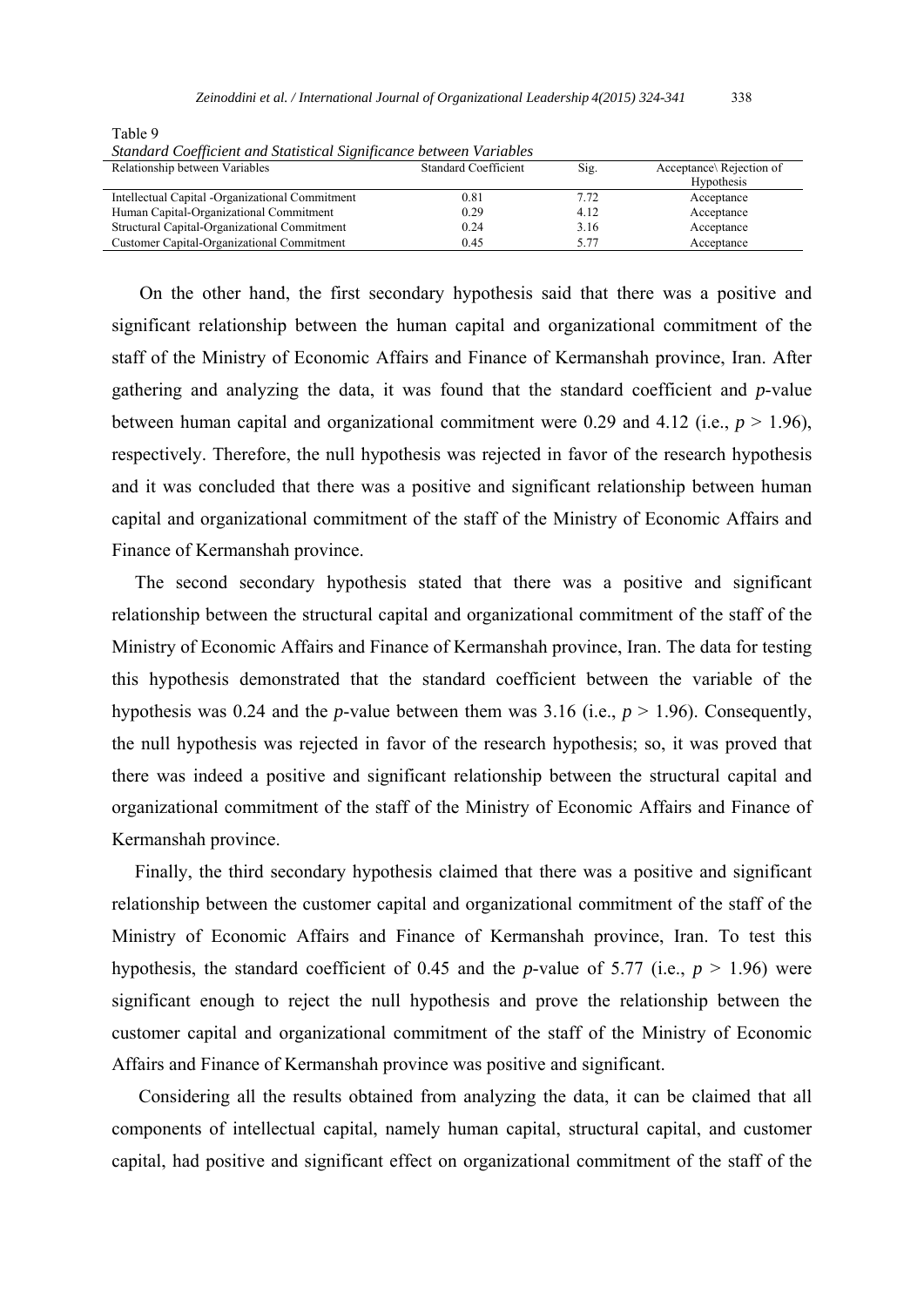Ministry of Economic Affairs and Finance of Kermanshah province. The results are totally consistent with the findings of the other researchers mentioned in the literature review. The positive and significant effect of the components of intellectual capital on organizational commitment of the employees shows the importance of intellectual capital in organizations. The results of the study also proved that the organization under study has had enough effort to improve its human capital (e.g., the staff's knowledge, skills, and competence), structural capital (i.e., internal and external relationships), and customer capital (e.g., operational strategies and procedures, organizational training, and information system). Consequently, it is expected from the organization to be able to improve its organizational commitment through investing in intellectual capital in human, structural, and customer aspects. Precisely speaking, intellectual capital as one of the capabilities and properties of the organization can help the Ministry of Economic Affairs and Finance of Kermanshah province to improve the factors affecting organizational commitment of the employees and it can lead to efficiency and sustainable development of the organization.

### **Conclusion**

The primary research hypothesis was accepted based on the fact that the results of the Confirmatory Factor Analysis showed a statistical significance between intellectual capital and organizational commitment. In other words, there was a positive and significant relationship between these two variables. According to the finding, the managers and chief executives of the organizations should try to acquire the ability to identify and manage intellectual capitals (e.g., through circulation and efficient use of knowledge) for achieving organizational objectives. In addition, it is better for the managers to lead organizational information system through creating data analysis bases and editing information to present more qualified and precise data to decision-making executives for making more effective decisions and plans. Another recommendation for the managers based on the finding of study can be trying to make a favorable organizational environment because it can have positive effects on organizational commitment. Finally, it is proposed to increase knowledge-based actions in all parts of the organization because it is a useful strategy which on the condition of being followed can cause all parts of the organization to take steps for acquiring and storing knowledge and try to take advantage of the opportunities made inside or outside the organization by chief executives who has always been planning for making opportunities for learning.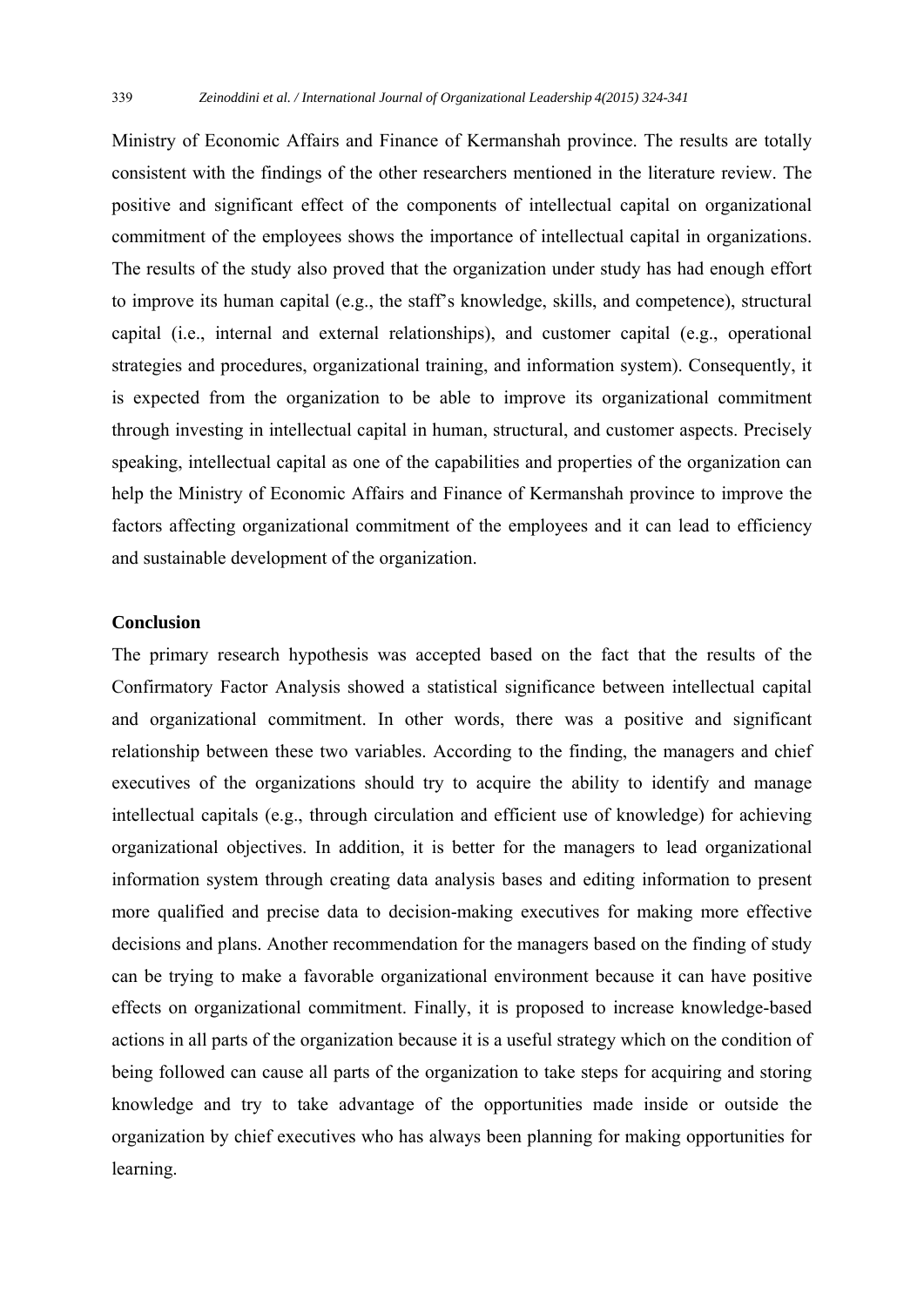On the other hand, the findings demonstrated statistical significance between human capital and organizational commitment and it demonstrated positive and significant relationship between these two variables. According to this result, it is recommended to identify the strategic jobs of the organization, evaluate the competence level of the staff and use compensatory plans, present training, consultation, and organizational opportunities to improve the future status of the employees who have strong performance, and create favorable environment for the development of staff's ideas and perspectives to enable them to present novel and creative ideas.

 In addition, the results indicated that the statistical significance between structural capital and organizational commitment and it demonstrated positive and significant relationship between these two variables. Therefore, based on this finding, it is suggested to use modern and developed structures such as team work and projects in different parts of the organization, make use of data collection systems which facilitate obtaining data, take advantage of the Voice of the Stakeholder (VOS) to get the attitudes of both the employees inside and the customers outside the company.

 Finally, the findings showed statistical significance between customer capital and organizational commitment. Therefore, it was proved that there was a positive and significant relationship between these two variables. As a result, based on this finding, it is proposed to make it possible for the customers to send their complaints via portal, deal with the customer complaints and enquiries, employ, train, motivate, and enable the staff to provide service to the customers, give the staff opportunities to collaborate in decision-making, and teach customer service skills to the employees directly dealing with the customers.

# **Limitations of the Study**

This study suffered from a number of limitations. Although the employees were assured of the confidentiality of the information, some employees avoided answering some personal questions. In addition, no standardized questionnaires were available for assessing the variables. However, the problem was solved through consulting specialists and advisors and making some revisions to the researcher-made questionnaires. All the questionnaires at the end had high levels of validity and reliability. Finally, the last constraint on the study was the limitation of resources and articles related to the organizational commitment.